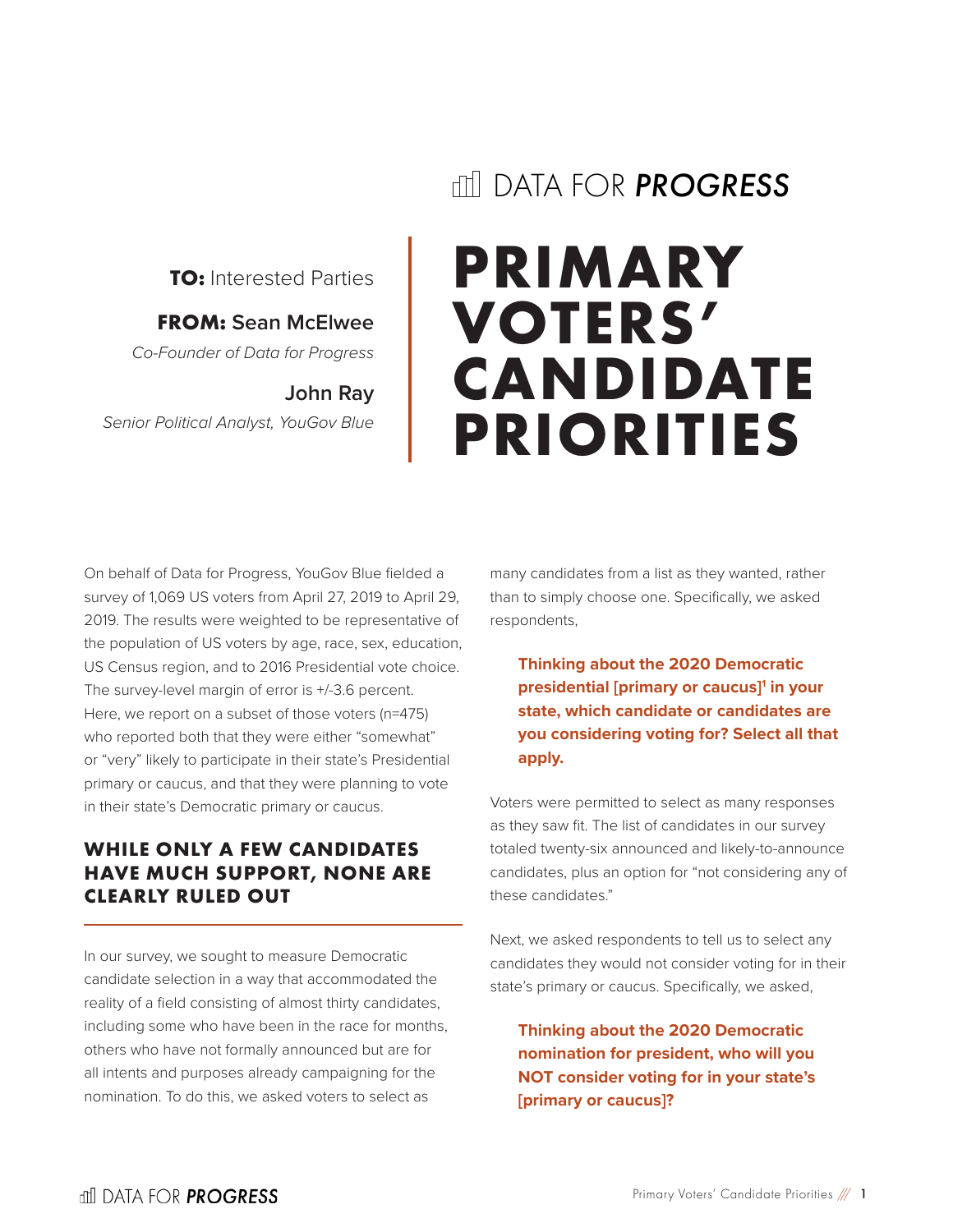That item was followed by the same list of candidates, with voters permitted to select as many candidates as they were not planning to vote for.

Perhaps unsurprisingly, the candidate selected by the highest number of Democrats is Joe Biden, whom 49 percent of Democrats are currently thinking of voting for. Notably, our national-level results suggest that Elizabeth Warren is in second place for consideration among voters. Fully 40 percent of Democrats say they are considering a vote for Warren, and just 13 percent have said they are not currently considering her. The next closest candidate, Bernie Sanders, is well within the margin of error of Senator Warren, but also has the highest share of any candidate who Democratic primary voters are currently saying they are not planning to vote for.

Curiously, our results suggest that many candidates' popularity is a bigger problem than just name recognition. Many candidates with lower vote shares also have higher shares of voters reporting they are not considering that candidate at all (though the two quantities are not correlated in a linear fashion).<sup>2</sup> For example, in addition to being considered by just 1 percent of Democratic primary voters, Mike Gravel is actively not being considered by 20 percent of Democratic primary voters.





#### **NOT CONSIDERING CONSIDERING**

*Notes :* N=475 Democratic likely primary votes/caucus-goers fielded 4/26–4/29."Choice" item: Thinking about the 2020 Democratic presidential [primary or caucus], which candidate or candidates are you considering voting for? Select all that apply. "Non Choice" item: Thinking about the 2020 Democratic nomination for president, who will you NOT consider voting for in your state's [primary or caucus]?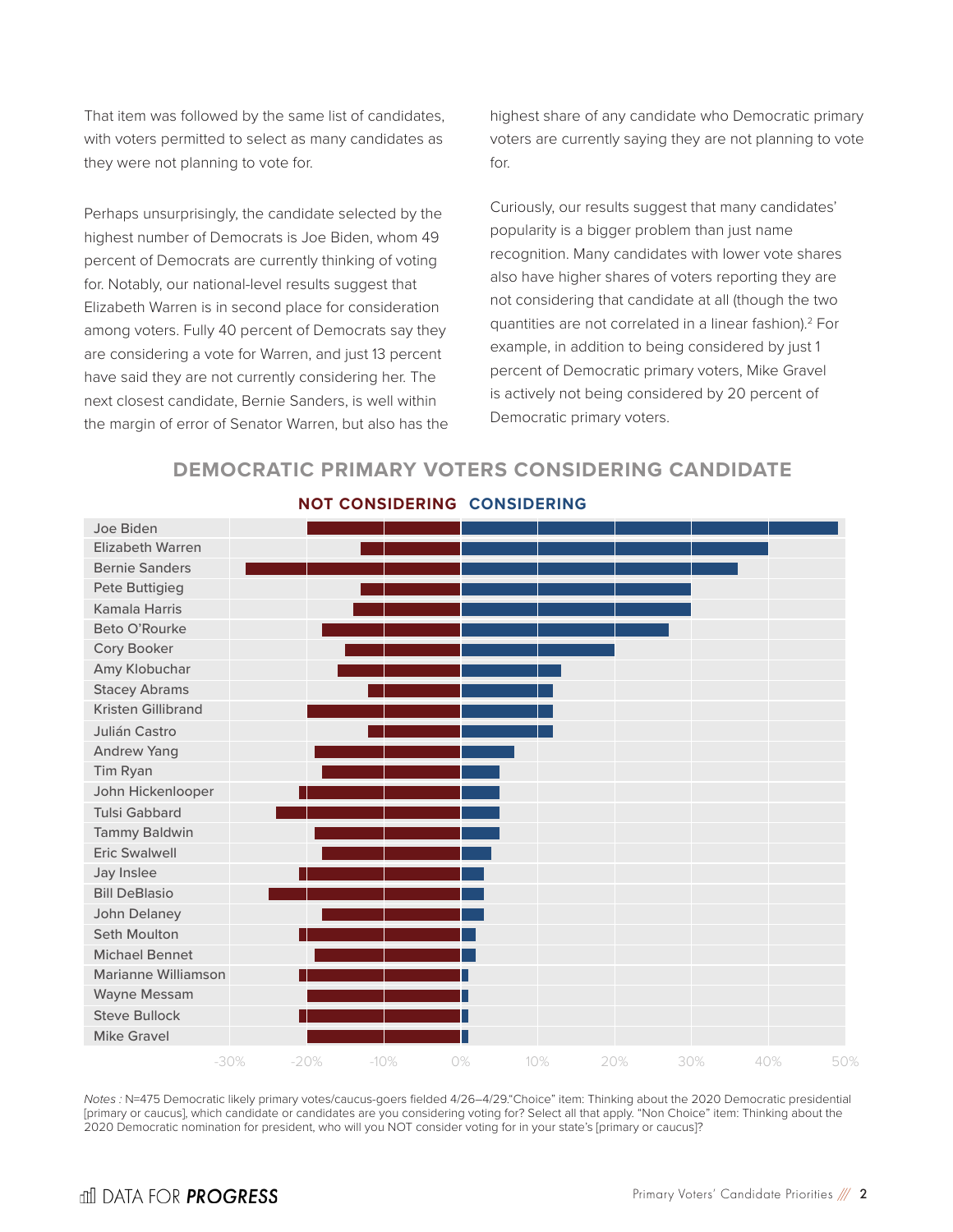# **AMONG THOSE WITH ORDERED PREFERENCES, THERE ARE A FEW CLEAR FRONTRUNNERS**

Next, voters were asked to rank candidates who they said they were considering voting for from "most preferred" to "least preferred." Among those who have an ordinal preference, a few clear frontrunners emerged: Vice President Joe Biden is the first choice for 33 percent of voters who ranked their preferred candidate, Senator Bernie Sanders is for 17 percent of primary voters, Senator Elizabeth Warren for 16 percent of voters, South Bend Mayor Pete Buttigieg for 9 percent of voters, Senator Kamala Harris for 7 percent of voters, Representative Beto O'Rourke for 4 percent, and all other candidates amounted to about 13 percent of first-choice rankings for Democratic primary voters.

The following plot demonstrates the flow of preferences for Democratic primary voters who reported having

a preferred set of candidates, and who ranked those candidates. This flow is presented as a thought exercise to suggest whose voters would move to which other candidates should one of those candidates exit the race. For example, the self-reported candidate rankings by primary voters suggest that almost a third of Biden and Warren supporters do not have a second choice, as with about one quarter of Sanders supporters. Sanders would pick up the most Biden supporters were Biden to exit the race, and Warren would gain a substantial share of Sanders supporters were he to exit the race.

Notably, even after several rounds of theoretical candidate ranking, the top five essentially remains a race between Biden, Buttigieg, Harris, O'Rourke, Sanders, and Warren. Additionally, over half of voters who chose to rank their preferred candidates had at least three candidates in their ranking, indicating that Democratic primary voters have many satisfactory options they are choosing among.



#### **2020 PRESIDENTIAL CANDIDATE VOTE CHOICE**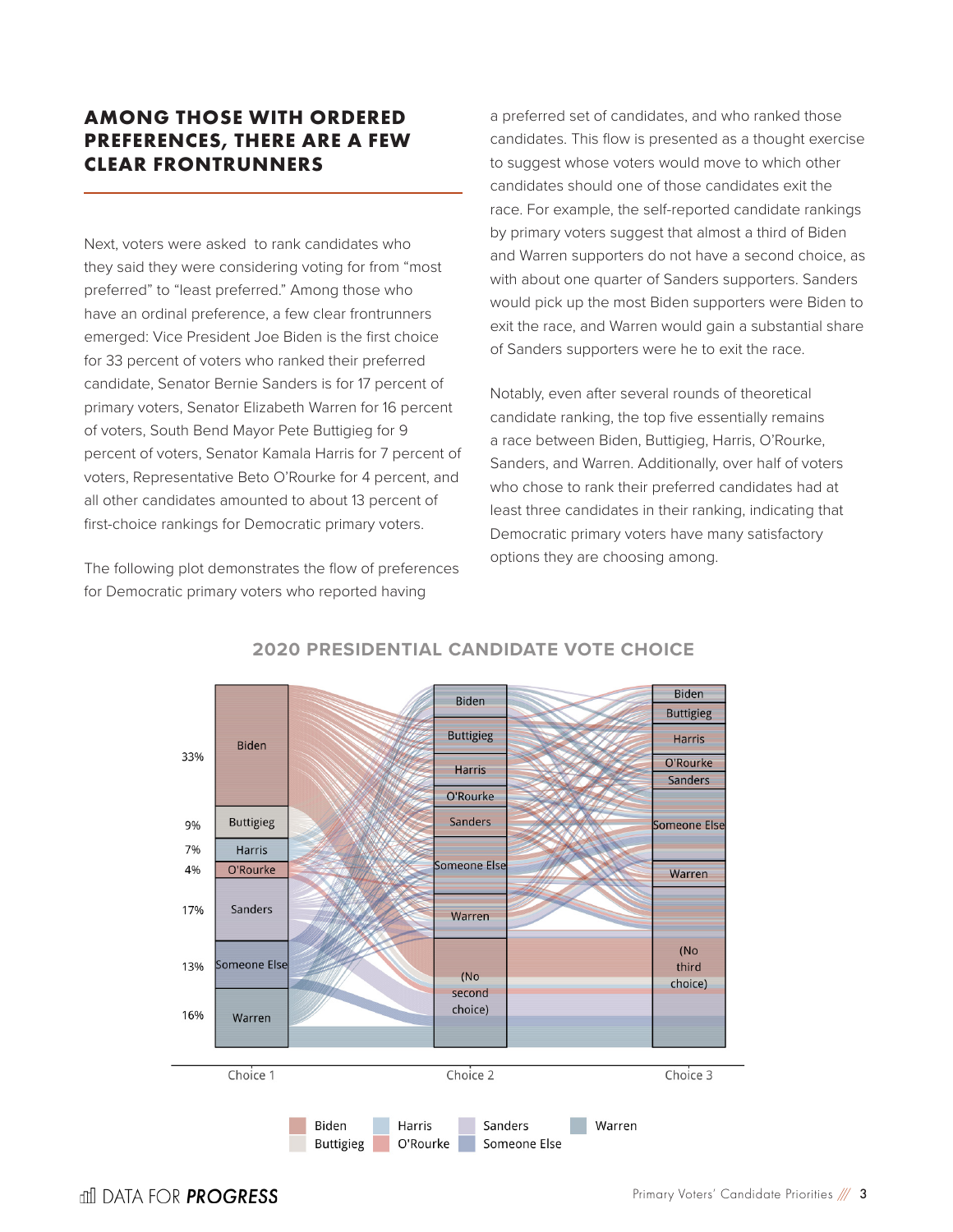Using this voters' rankings, we can extrapolate to what might happen if certain candidates dropped out of the race. For example, if Sanders were to drop out, this would imply a new standing of Biden at 35, Buttigieg at 9, Harris at 8, O'Rourke at 4, Warren at 19, other candidates at 14, and 12 percent of voters up for grabs. If Biden were to drop out, this would imply Buttigieg at 12, Harris at 9, O'Rourke at 7, Sanders at 21, Warren at 19, other candidates at 16, and 16 percent of voters up for grabs.

## **SUPPORTERS OF FRONTRUNNER CANDIDATES ALSO HAVE THE MOST ALTERNATIVES IN MIND**

Across Democratic primary voters who chose to rank their preferred candidates, the average number of candidates being considered by Democratic primary voters was roughly three, slightly below three among voters who preferred less popular candidates, and slightly above three among voters who preferred more popular candidates. Among the top ten candidates in our sample the average number of candidates voters were considering was 3.3, down to about 2.8 among voters who preferred the bottom ten candidates on the list.

One possibility for this general trend is that candidates with lower levels of support have, at least partially by definition, less mass appeal, and thus have cultivated personal constituencies who are not really considering other candidates besides that person. Another possibility is that candidates with broader appeal, also at least partially by definition, attract voters who do not necessarily strictly prefer one type of candidate. Yet another possibility is that successful candidates pick up primary voters who discriminate carefully, holding ordinal preferences among many candidates. Our data does not adjudicate between these hypotheses. Here, we simply show that Democratic primary voters are still by and large considering a broad array of possibilities.

| <b>CANDIDATE</b> | <b>AVERAGE COUNT</b><br><b>OF ALTERNATES</b> |
|------------------|----------------------------------------------|
| Gillibrand       | 2.2                                          |
| Castro           | 2.5                                          |
| <b>Booker</b>    | 3.2                                          |
| Sanders          | 3.3                                          |
| O'Rourke         | 3.4                                          |
| <b>Buttigieg</b> | 3.4                                          |
| <b>Biden</b>     | 3.6                                          |
| <b>Harris</b>    | 4.1                                          |
| Ryan             | 4.2                                          |
| Warren           | 4.4                                          |

# **WHAT DO DEMOCRATIC PRIMARY VOTERS PRIORITIZE?**

In addition to asking voters for their candidate preferences, we wanted to know what tangible characteristics of candidates voters find appealing. In a primary of this kind, these characteristics likely include not just policy positions, but attributes like a candidate's age, sex, or race. A few major policy positions, like a candidate's stance on Medicare for All and their past vote on the Iraq war, are thought to be important considerations for primary voters.

To investigate the importance of these characteristics, we designed an item in which voters would allocate scarce resources among a competing set of candidate characteristics to see which they valued most. We asked primary voters to allocate 100 theoretical "points" among a series of competing candidate attributes and policy positions. Those attributes and positions included the key policies being discussed in the context of the 2020 election, and on candidate attributes that are generally known to be relevant to Democratic primary voters. Respondents would see a list of these attributes and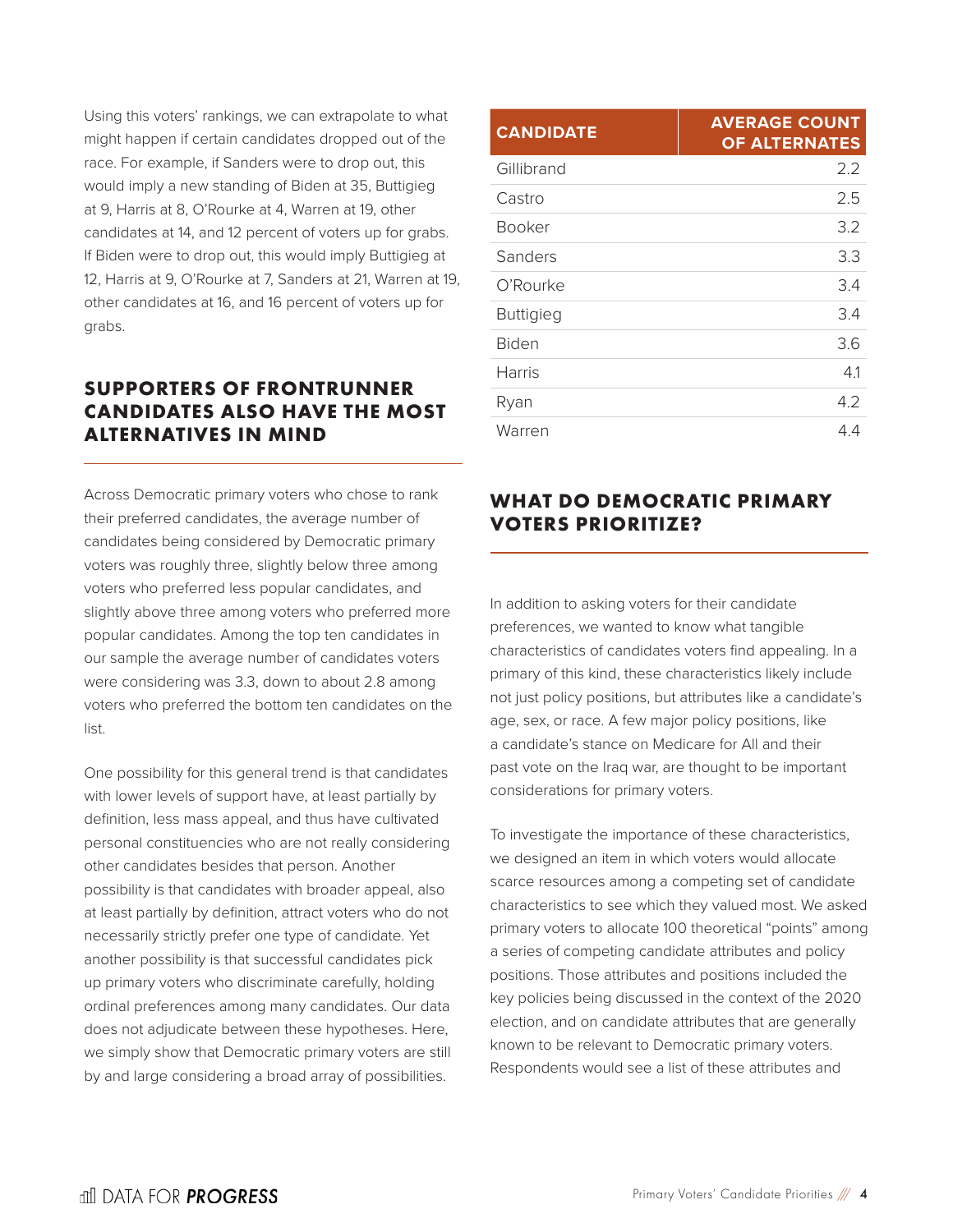policies presented in a randomized order, and were given 100 "points" they could use to rate the importance of each of those attributes or policies. More "points" given to that candidate attribute or policy position would indicate more weight being given to that attribute or policy in vote choice.

Specifically, we allowed voters to choose among

- Candidate connects with voters
- Candidate did not support the Iraq War
- Candidate has foreign policy experience
- Candidate has held executive office, such as mayor or governor
- Candidate has held legislative office, such as Senator or Representative
- Candidate is a charismatic speaker
- Candidate is a person of color
- Candidate is a woman
- Candidate is able to connect with rural America
- Candidate is relatively young
- Candidate is willing to compromise with Republicans in Congress
- Candidate supports abolishing Immigration and Customs Enforcement (ICE)
- Candidate supports abortion rights
- Candidate supports action on climate change
- Candidate supports increasing taxes on the rich
- Candidate supports Medicare for All
- Candidate supports raising the minimum wage to \$15/hour



## **AVERAGE POINTS ALLOCATION |** DEMOCRATIC PRIMARY VOTERS

Candidate..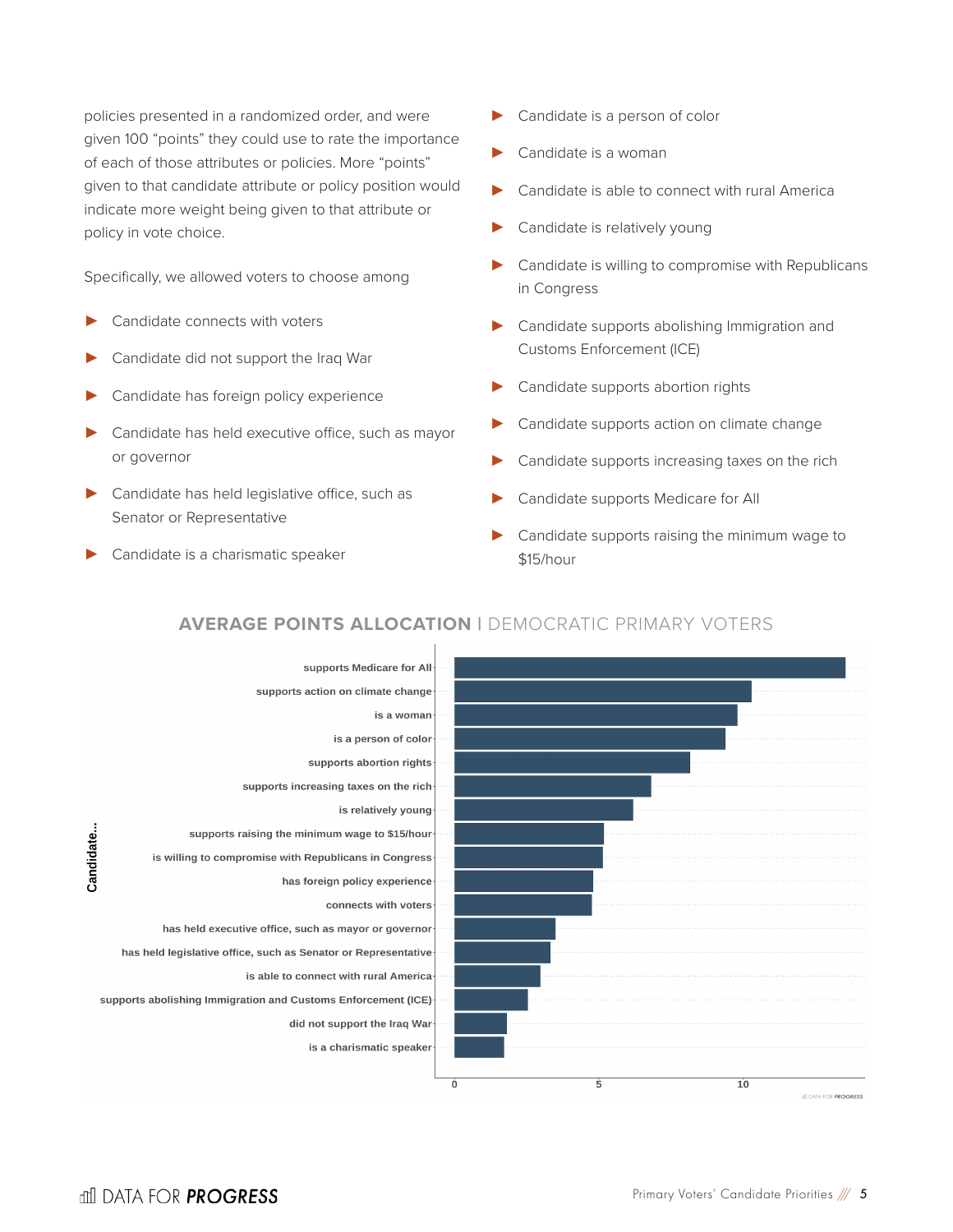|                                                                             | <b>VOTERS WHO ARE CONSIDERING</b> |                 |                |                  | <b>VOTERS WHO IDENTIFY AS</b> |                     |
|-----------------------------------------------------------------------------|-----------------------------------|-----------------|----------------|------------------|-------------------------------|---------------------|
|                                                                             | <b>Biden</b>                      | <b>Harris</b>   | Sanders        | Warren           | <b>Moderate</b>               | <b>Very liberal</b> |
| Candidate connects with voters                                              | 8                                 | 9               | 6              | 12               | 9                             | 12                  |
| Candidate did not support the Iraq War                                      | 17                                | 16              | 14             | 16               | 8                             | 17                  |
| Candidate has foreign policy experience                                     | $\overline{7}$                    | 10 <sup>°</sup> | 12             | 10               | 3                             | 9                   |
| Candidate has held executive office.<br>such as mayor or governor           | 11                                | 12              | 15             | 13               | 10 <sup>°</sup>               | 13                  |
| Candidate has held legislative office,<br>such as Senator or Representative | 10                                | 13              | 16             | 11               | 12                            | 11                  |
| Candidate is a charismatic speaker                                          | 16                                | 16              | 17             | 16               | 16                            | 15                  |
| Candidate is a person of color                                              | $\overline{4}$                    | $\overline{4}$  | 11             | 7                | $\overline{2}$                | $\overline{2}$      |
| Candidate is a woman                                                        | 5                                 | 1               | 7              | 4                | $\overline{4}$                | 3                   |
| Candidate is able to connect with rural American                            | 15                                | 11              | 13             | 15               | 5                             | 14                  |
| Candidate is relatively young                                               | 13                                | $\mathbf{3}$    | 8              | $6 \overline{6}$ | 6                             | $\overline{7}$      |
| Candidate is willing to compromise<br>with Republicans in Congress          | 9                                 | 15              | 10             | 14               |                               | 5                   |
| Candidate supports abolishing<br>Immigration and Customs Enforcement (ICE)  | 14                                | 13              | 9              | 9                | 17                            | 16                  |
| Candidate supports abortion rights                                          | 3                                 | 5               | $\overline{4}$ | 3                | 11                            | 8                   |
| Candidate supports action on climate change                                 | $\overline{2}$                    | 6               | 2              | $\mathbf{1}$     | 14                            | $\overline{4}$      |
| Candidate supports increasing taxes on the rich                             | 6                                 | 7               | 3              | 5                | 13                            | 6                   |
| Candidate supports Medicare for All                                         |                                   | $\overline{2}$  |                | $\overline{2}$   | $7^{\circ}$                   | 1                   |
| Candidate supports raising the minimum wage to \$15/hour                    | 12                                | 8               | 5              | 8                | 14                            | 10                  |

By a clear margin, voters said they prioritized candidates who support Medicare for All and who support action on climate change. Shortly behind that were personal attributes such as "is a woman" and "is a person of color," though attributes and characteristics two through five were essentially statistically tied. Willingness to compromise with Republicans was of middling importance, and charisma was least important.

However, we caution that these rankings are not presently a clear indicator of candidate choice. The general rankings voters provided ultimately did not differ greatly across voters who support candidates who are thought to be very different. The following table represents the self-reported allocations of voters who presently support Biden, Harris, and Warren, who identify as ideologically "moderate" and who identify as ideologically "very liberal." Blue bands indicate sets of

rankings that are very similar across groups, within two rankings of each other across all candidates or both ideological groups, and red bars represent items on which the candidate supporters or ideological groups are a total of more than five ranks apart.

For example, while we see that most voter groups no longer prioritize a candidate's Iraq War vote, Biden and Warren voters are roughly equivalent in their prioritizing of Medicare for All, climate change, and abortion rights. Moderates and very liberal voters are within one rank of each other on about a third of the items, with moderates and very liberal voters both prioritizing a candidate being a woman and a candidate being a person of color highly. Notably, Medicare for All is an important issue for Biden supporters, which may cause him to struggle since he does not support the policy. Liberal voters prioritize Medicare for All and descriptive representation.